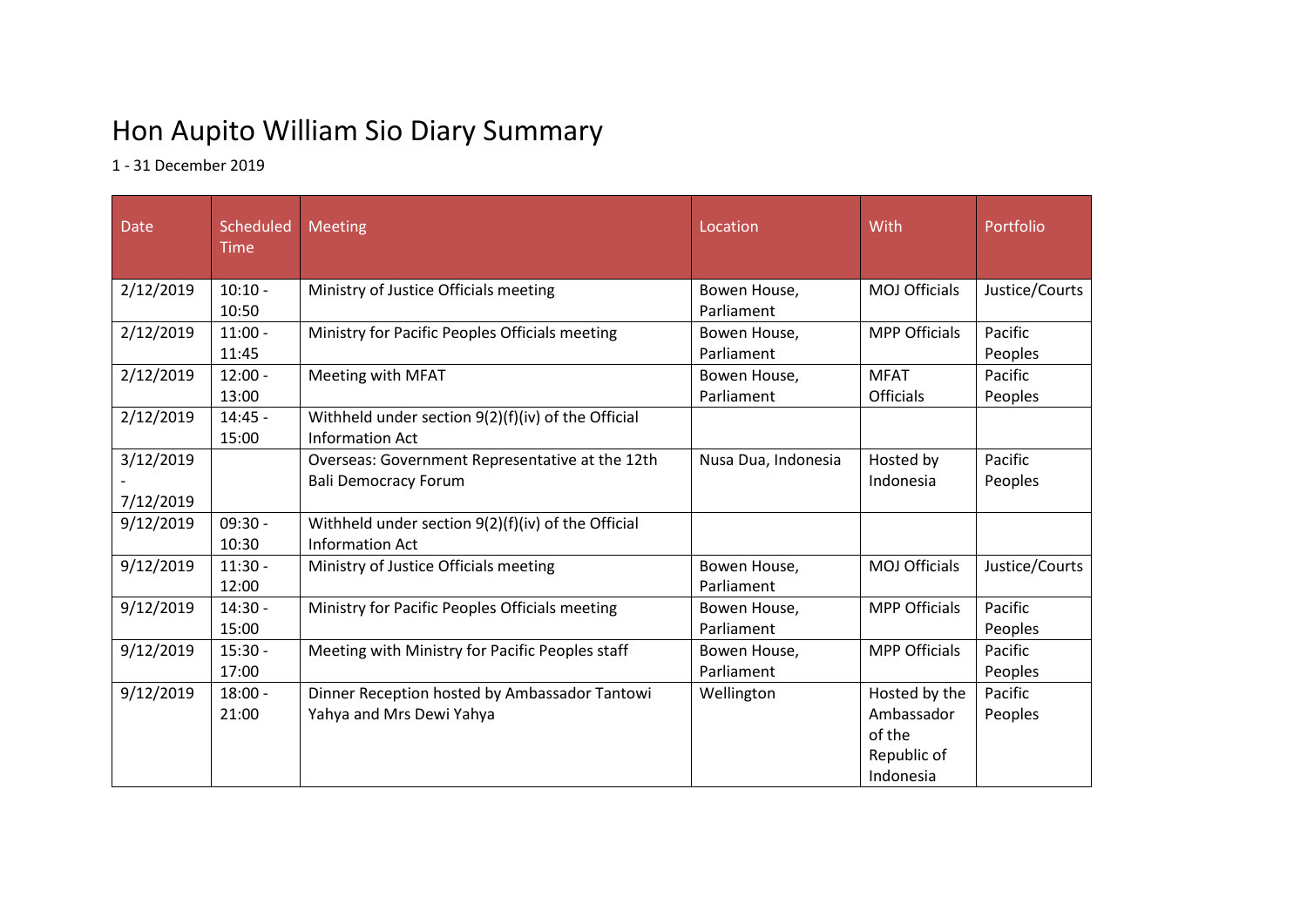| 10/12/2019 | $09:15 -$ | Meeting with Hon Carmel Sepuloni                 | Parliament     | Hon Carmel            | Pacific        |
|------------|-----------|--------------------------------------------------|----------------|-----------------------|----------------|
|            | 09:45     |                                                  |                | Sepuloni              | Peoples        |
| 10/12/2019 | $16:00 -$ | Prime Minister's Oranga Tamariki Awards          | Banquet Hall,  | Hosted by             | ALL            |
|            | 18:00     |                                                  | Parliament     | Hon Tracey            |                |
|            |           |                                                  |                | Martin                |                |
| 11/12/2019 | $09:00 -$ | <b>APH Cabinet Committee</b>                     | <b>Beehive</b> | Cabinet               | <b>ALL</b>     |
|            | 09:30     |                                                  |                | Members and           |                |
|            |           |                                                  |                | Cabinet Office        |                |
| 11/12/2019 | $09:30 -$ | <b>SWC Cabinet Committee</b>                     | <b>Beehive</b> | Cabinet               | ALL            |
|            | 10:30     |                                                  |                | Members and           |                |
|            |           |                                                  |                | <b>Cabinet Office</b> |                |
| 11/12/2019 | $13:00 -$ | Meeting with Judge Carolyn Henwood               | Bowen House,   | Judge                 | Justice/Courts |
|            | 13:45     |                                                  | Parliament     | Henwood,              |                |
|            |           |                                                  |                | Henwood               |                |
|            |           |                                                  |                | <b>Trust staff</b>    |                |
|            |           |                                                  |                | and MOJ               |                |
|            |           |                                                  |                | Official              |                |
| 11/12/2019 | $15:30 -$ | Meeting with MFAT                                | Bowen House,   | <b>MFAT</b>           | Pacific        |
|            | 16:30     |                                                  | Parliament     | Officials             | Peoples        |
| 11/12/2019 | $16:30 -$ | Ministry for Pacific Peoples Officials meeting   | Bowen House,   | <b>MPP Officials</b>  | Pacific        |
|            | 17:00     |                                                  | Parliament     |                       | Peoples        |
| 12/12/2019 | $09:25 -$ | Samoa Capital Radio interview                    | Phone          | Samoa Capital         | Pacific        |
|            | 09:45     |                                                  |                | Radio                 | Peoples        |
| 12/12/2019 | $12:00 -$ | Radio Samoa Interview                            | Phone          | Radio Samoa           | Pacific        |
|            | 12:20     |                                                  |                |                       | Peoples        |
| 12/12/2019 | $17:00 -$ | Radio 531PI Interview                            | Phone          | Radio 531PI           | Pacific        |
|            | 17:15     |                                                  |                |                       | Peoples        |
| 13/12/2019 |           | Overseas: Travel to Samoa                        | Samoa          | Rt Hon                | Pacific        |
|            |           |                                                  |                | Winston               | Peoples        |
| 14/12/2019 |           |                                                  |                | Peters &              |                |
|            |           |                                                  |                | officials             |                |
| 17/12/2019 | $16:40 -$ | Meeting with British High Commissioner to Samoa, | Bowen House,   | High                  | Pacific        |
|            | 17:10     | His Excellency David Ward                        | Parliament     | Commissioner          | Peoples        |